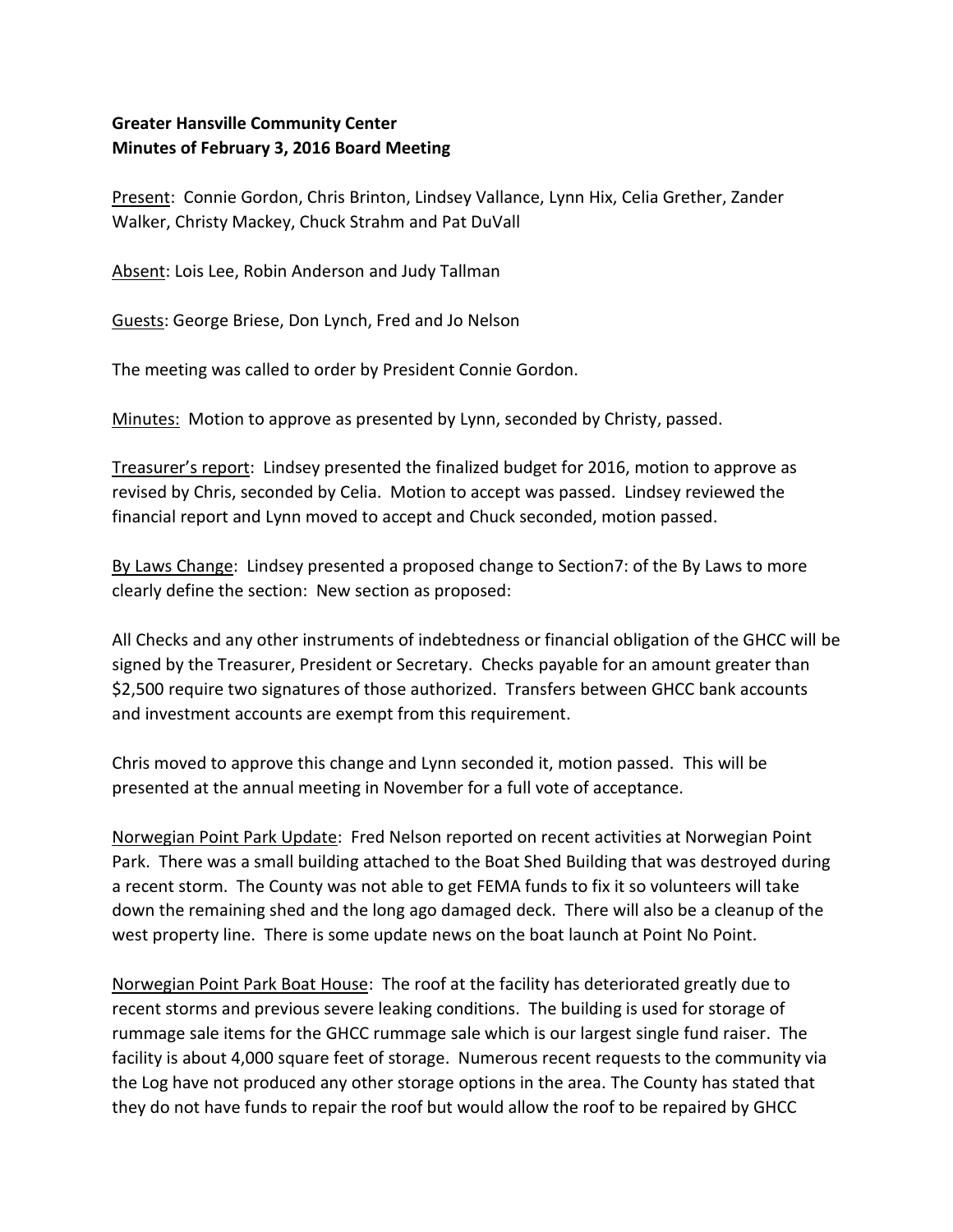using our own contractor pending inspection by the County's insurance and engineer. There was significant discussion regarding whether GHCC should pay for the repairs and be able to continue to use the facility for storage or not have any storage at all for our rummage sale donations. Several board members expressed concerns about spending funds on the building while others felt that we had no other options since the building was needed for storage for the rummage sale. The cost to make the repairs could be amortized over a three to five year period and still be low cost storage.

Chuck moved that the Board spend up to \$15,000 for a new roof on the Norwegian Point Boat House pending the County inspection by their insurance carrier and engineer and a new bid for the work. The motion was seconded by Lynn. Six board members voted for, Chris and Zander abstained, motion passed.

It was suggested that a capital campaign be conducted to reimburse for the expenses to replace the roof and/or a portion of rummage sale proceeds be dedicated to the roof costs.

Endowment: Celia reviewed the Endowment and there was discussion regarding the current investment environment. There will be an Endowment Advisory Committee meeting March 11 at 2:30 at Celia's home.

Celia also presented a proposal for on-going funding of the endowment. The proposal is:

On-going funding of the Endowment is important to the long term financial security of GHCC and its mission. Therefore, 10% of the net proceeds of GHCC fund raising activities to benefit GHCC, will be deposited to the Endowment. These contributions will be deposited to the Endowment on a regular basis. This Endowment contribution requirement may be temporarily waived upon a majority vote of the Board.

Zander moved we approve this proposal and Lindsey seconded the motion. Proposal passed.

Events: Connie gave Judy Tallman's report in her absence. Hayride was successful, Paella Dinner is set for April 9<sup>th</sup> and plans are progressing well, free yoga continuing monthly. Tuesday Talks: March 1<sup>st</sup>, NASA Solar System Ambassador Program. The Commanding officer of Naval Base Kitsap will be on March 22nd. Possible program in April by the Pacific Planetarium in Bremerton. They have a portable planetarium and charge \$300 for 3 hour program that qualifies for scout badges. Need to discuss whether we charge for admission. Several more talk topics are need for the rest of the spring talks.

Coming events: There is a meeting at the Community Center February 10<sup>th</sup> at 4:00 PM to plan the Blue Moon event. Volunteers will be needed. Chuck, Don and Rick Mackey are working on St. Patrick's dinner. Cost is \$20/person. Pinewood Derby will be Saturday February 6<sup>th</sup>.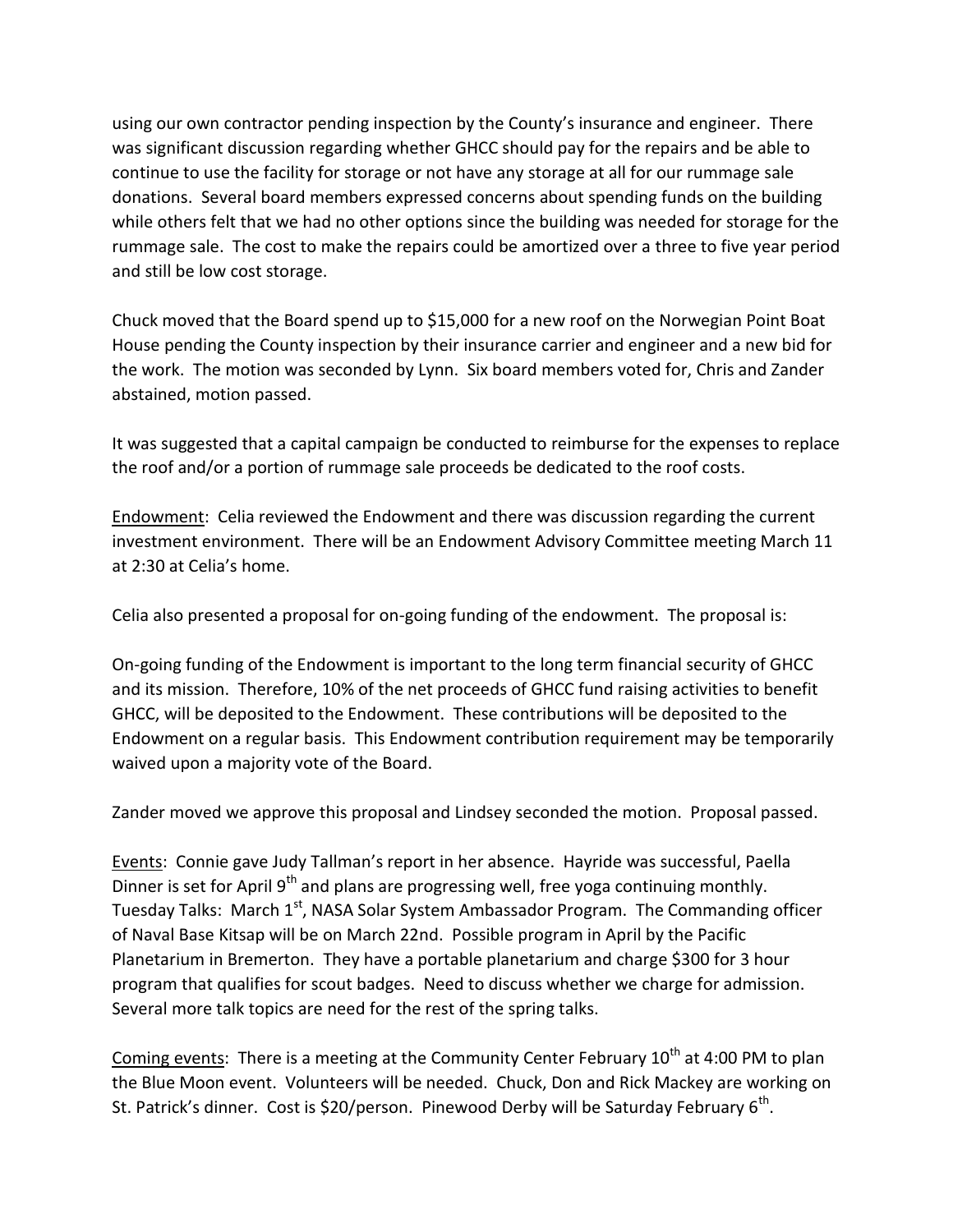Spaghetti dinner on February 29<sup>th</sup> 3:00-6:30 set up. Volunteers: Chuck, Celia, and Zander. Chris and Pat will help in the kitchen. Retiring postmaster will be honored and board members introduced. Free event.

Scholarship Committee: Pat reported the committee has met, new forms and instructions have been distributed to schools, the tribe and are also on the web site. There are two articles for the next two issues of the Log.

Easter Egg Hunt and Rummage Sale: Lynn reported that the new chair for the Easter egg hunt has not given her any information on it and there has not been a notice in the Log. Rummage sale drop off was well done with the next one in March. No update on the progress of the books for sale.

Membership: Christy reported on the number of renewals and new members since October. She will send out the renewal letter and working on sending out the receipts for paid memberships.

Rental report: Not available for this month.

Maintenance: Chuck requested that everyone be sure the lights are all turned off when leaving the center. He also said that the reroofing of the main building needs to be scheduled. Funds are allocated for this. Chuck will renew the bid for the project and he made a motion to start the process, weather permitting, Christy seconded and motion passed. The main room needs repainting and Chuck, Don, Chris and Connie volunteered to do the work and a date will be scheduled. Emergency supplies will be moved to the annex and a new cabinet purchased for them so it will open up area in the store room.

Neighbors Lunch: Chris reported for Lois that all of the programs have been arranged through April. Lois will contact Michelle from the Fire Department to do a program for the May meeting since the firemen will be doing BBQ hamburgers. Board members are needed to be at each monthly lunch in Lois' absence. Chris will do February and Celia will handle March.

Defibrillator is now mounted on the wall in the main room as recommended by the Fire/EMT.

Website and Landscaping: Don reported that we exceeded the capacity of the website and that the problem has been resolved by archiving some documents. Plants have been ordered from the Kitsap Conservation District for planting outside. The County has agreed to give us wood chips for spreading in the landscape.

## Old Business

Records reconsolidation: Lynn reported that the process will start up again in March